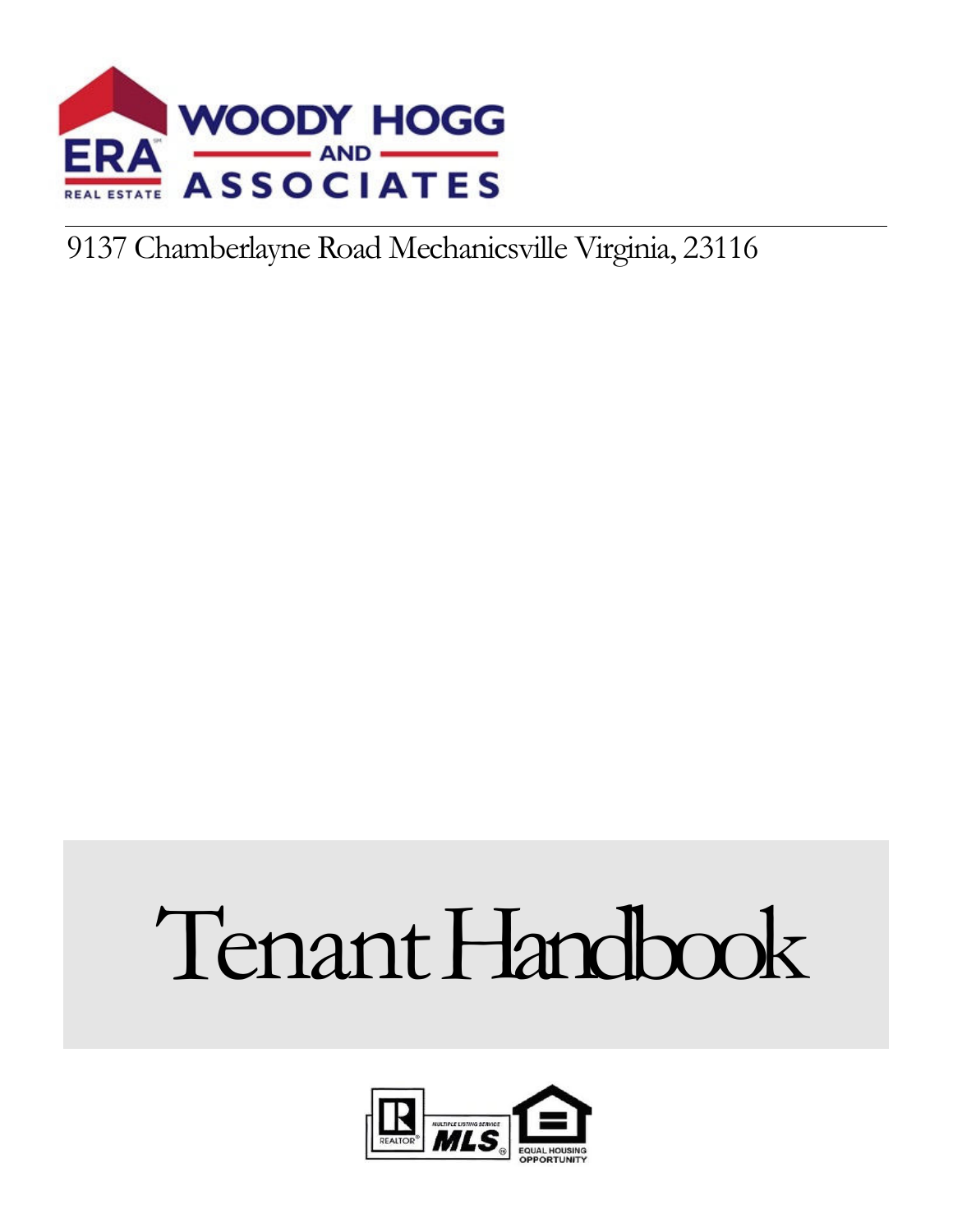#### ERA WOODY HOGG AND ASSOCIATES

## Tenant Handbook

#### ERA Woody Hogg & Associates 9137 Chamberlayne Road Suite 100 Mechanicsville Virginia 23116 Office: 804-559-4644 Fax: 804-559-4585

#### **Managing Broker:**

Bradley Boykin Office: 804-559-4644 bboykin@erawoodyhogg.com

#### **Property Managers:**

TD Burford Office: 804-427-5523 Mobile: 804-334-2725 tdburford@erawoodyhogg.com

Joe Inge Office: 804-427-5119 Mobile: 389-6655 rentals@erawoodyhogg.com

Bryan Boykin Office: 804-427-5126 Mobile: 804-467-8637 bryanboykin@erawoodyhogg.com

**Rental Specialist:**  Savannah Scott Office: 804-427-5095 sscott@erawoodyhogg.com

-Updated February 2020-

www.erawoodyhoggrentals.com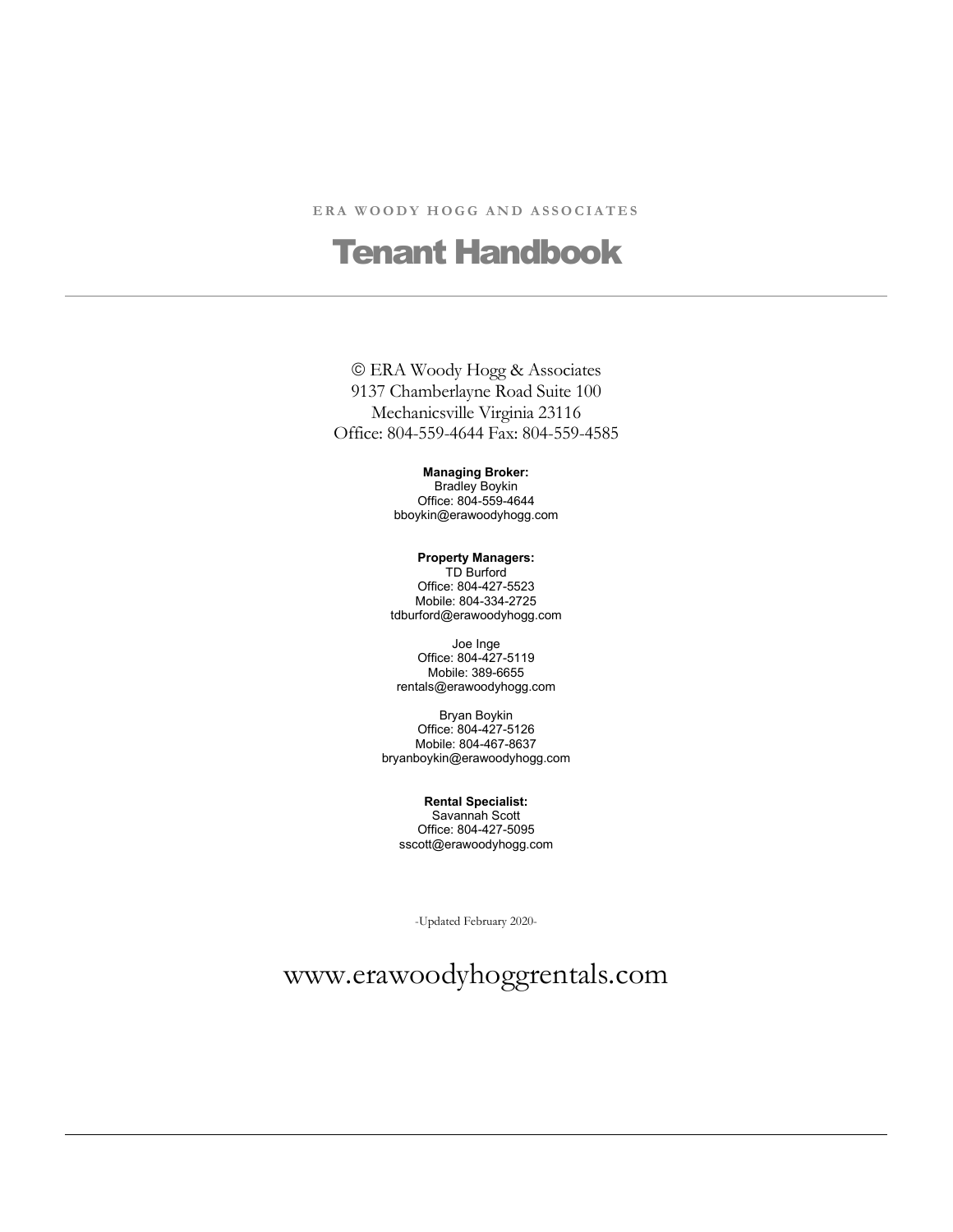# Table of Contents

**For Maintenance Issues – Call your PROPERTY MANAGER after placing an online request. In an emergency, call first.** 

For any payment, default, or monetary questions please call: Savannah Mahone, Rental Specialist Property managers cannot assist with any monetary issues.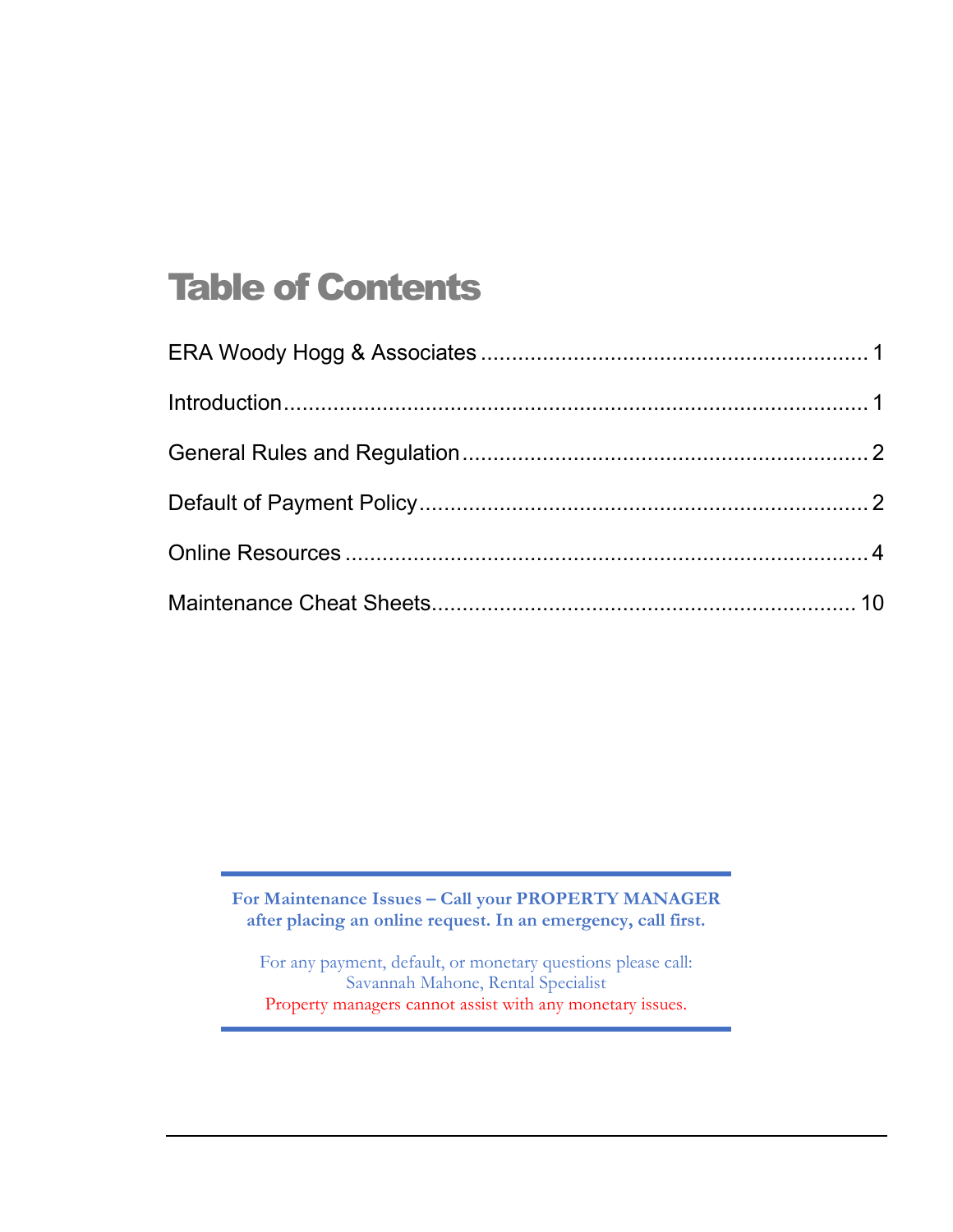

**RA Woody Hogg & Associates has recently celebrated their 32nd anniversary in the real estate field. Woody Hogg has been in the business for more than 40 years as a top broker in the community. The company has shown significant and sustained growth over the years and now holds licenses for more than 70 real estate professionals in many different avenues of real estate**. E

#### Offering True Full-Service Real Estate

|   | $\Box$ Valuable information |
|---|-----------------------------|
|   | Things to make note of      |
|   | Online tools offered        |
| ╙ | Resources available         |

I C O N K E Y

Our firm is proud to be providing professional services in all areas of residential resale, new homes, investment properties, property management, and the full spectrum of the relocation business. We are dedicated to providing the very best real estate services available in the Richmond metropolitan area. We are constantly striving to bring our clients the best and newest available technology and information to ensure you have the greatest experience we

can provide.



#### Introduction

The rules and regulations provided both in your lease and in this handbook are subject to change with notification at any time. This handbook is part of your lease.

The purpose of this handbook is to help clarify and explain the laws regarding the rights and obligations of landlords and tenants. It should be used as a guide and is not intended as a final authority or source of legal advice. A lease is a legal document; please do not sign if you are unsure of its meaning. Seek legal counsel to clarify if needed. This handbook is provided with the hope that it may provide a better understanding of the rights and obligations of each party and may help prevent conflicts before they occur.

The Virginia Residential Landlord and Tenant Act (VRLTA) is the primary Virginia state law regulating legal relationships between landlord and tenant. It supersedes local, county, and municipal ordinances and regulations. Other codes and ordinances also apply to rentals units and agreements. The Virginia Uniform Statewide Building Code provides minimum standards for health and safety as does the National Property maintenance code, fair housing codes written by county, state and federal governments.

**What the difference is between renting one of our single-family properties vs. renting an apartment or multifamily unit?** You will notice some apartments tend to rent higher than similarly sized single family properties. This is generally because apartment complexes build into the rent the cost of on-site maintenance, landscaping and grounds maintenance, such as: changing air filters, periodic carpet cleaning, painting when you move out and much more. For this reason, when renting a single-family home, you pay a lower rent and are expected to handle these routine maintenance items yourself. This handbook outlines your responsibilities and our expectations of you as a tenant.

Our team thanks you in advance for taking the time to read this booklet in its entirety.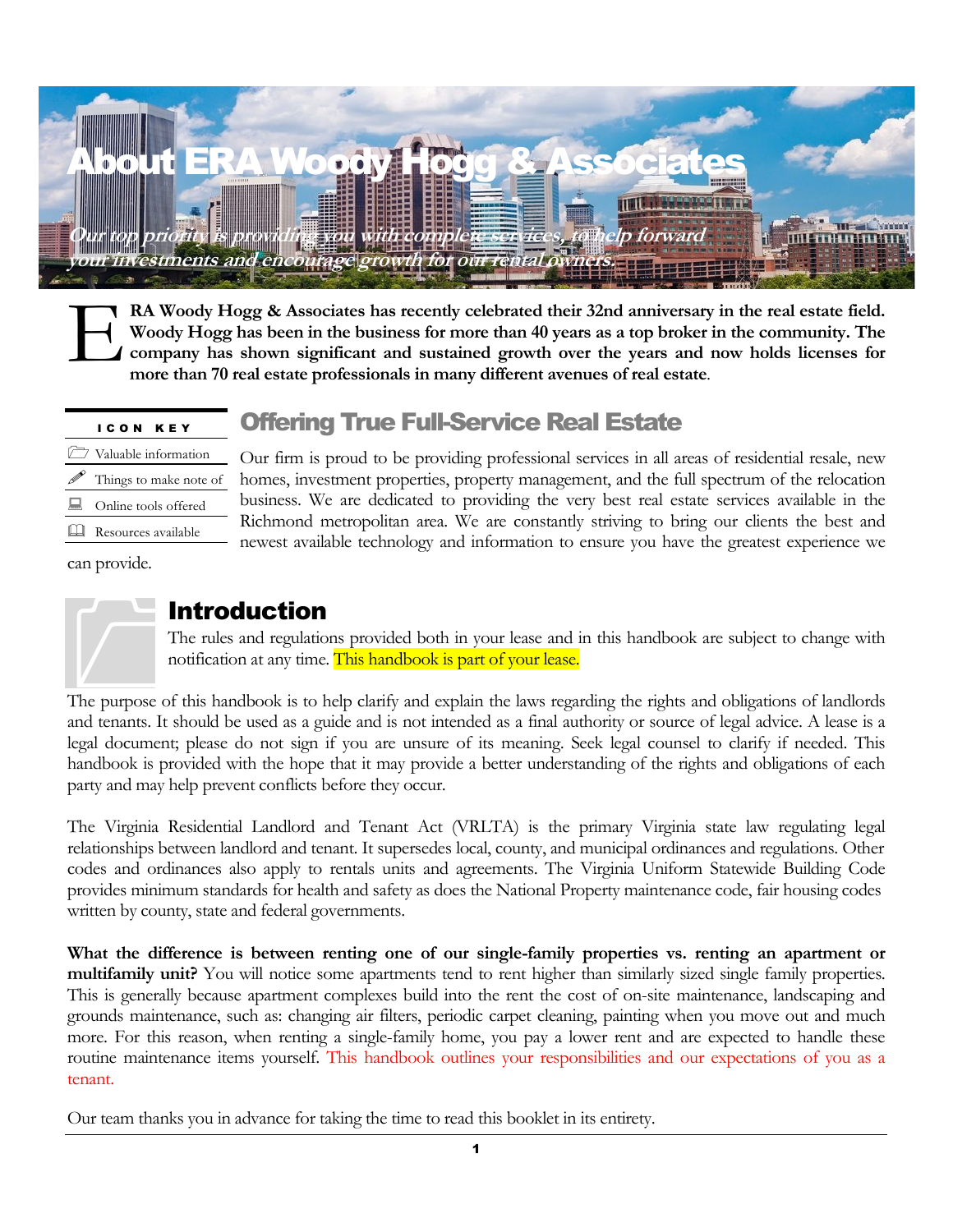## General Rules and Regulations

**Your Lease:** In your lease you agree to read and follow the Residential Handbook. You agree to uphold the terms of that lease in regards to the property condition, maintenance and paying rent.

**The Property:** You have leased a home. Think of it as your own. During the term of the lease you are in possession of the home and yard. Your obligations are similar to those of a property owner and you are expected to care for and maintain the premises.

**Rental Payments:** All rents are due in advance on the 1st day of the month.

Payments should be made:

via eCheck or Credit Card through the online portal via "PayNearMe" in local CVS or 711 (with provided bar code)

**We do not accept cash or personal checks.** 

Instructions will be provided for all forms of payment. Please ask questions if you are unsure about anything.

All accounting is done by property address, and to avoid any misunderstanding, please put your address on all correspondence sent to our office. Utilize the online portal for maintenance requests and contacting the office about payments.

Rents remaining unpaid after the 5th of the month are delinquent and are subject to the late fee as stated in your lease agreement. You may access the portal by downloading the Appfolio App for Apple or Android, or you may visit our website at http://www.erawoodyhoggrentals.com/tenants

#### Default of Rental payment

If your rental payment is not paid in full by the 5th of the month in which the rent is due, be advised that this is your notice that your lease and rental agreement may be canceled. You will be responsible for all attorney and legal fees, as well as any court and collection fees, in our efforts to collect the rent monies due. Any and all charges unpaid by the end of the month in which they are charged may be Defa<br>
If your if<br>
that this<br>
for all at

added as additional rent. If the rent is paid while legal action is in process, acceptance of rent will not necessarily stop the legal action. A separate agreement must be reached if it is to be stopped. If your rent payment is late more than twice in a 12-month period, your lease agreement will not be renewed.

#### Move In/Move Out

Prior to your move-in, you will inspect your new house as well as complete and sign a move-in inspection form. The manager will view any deficiencies noted by you and sign the inspection sheet. You will be provided with a copy of this form. It will then be used at the time of the move-out inspection to avoid unnecessary misunderstandings.

After you have removed all of your personal belongings from the property the property manager will inspect the property and complete an inspection form. It will be indicated on this form what items, if any, you will be charged for. You must be present at the time of the inspection in order to dispute any damages deducted from your Security Deposit.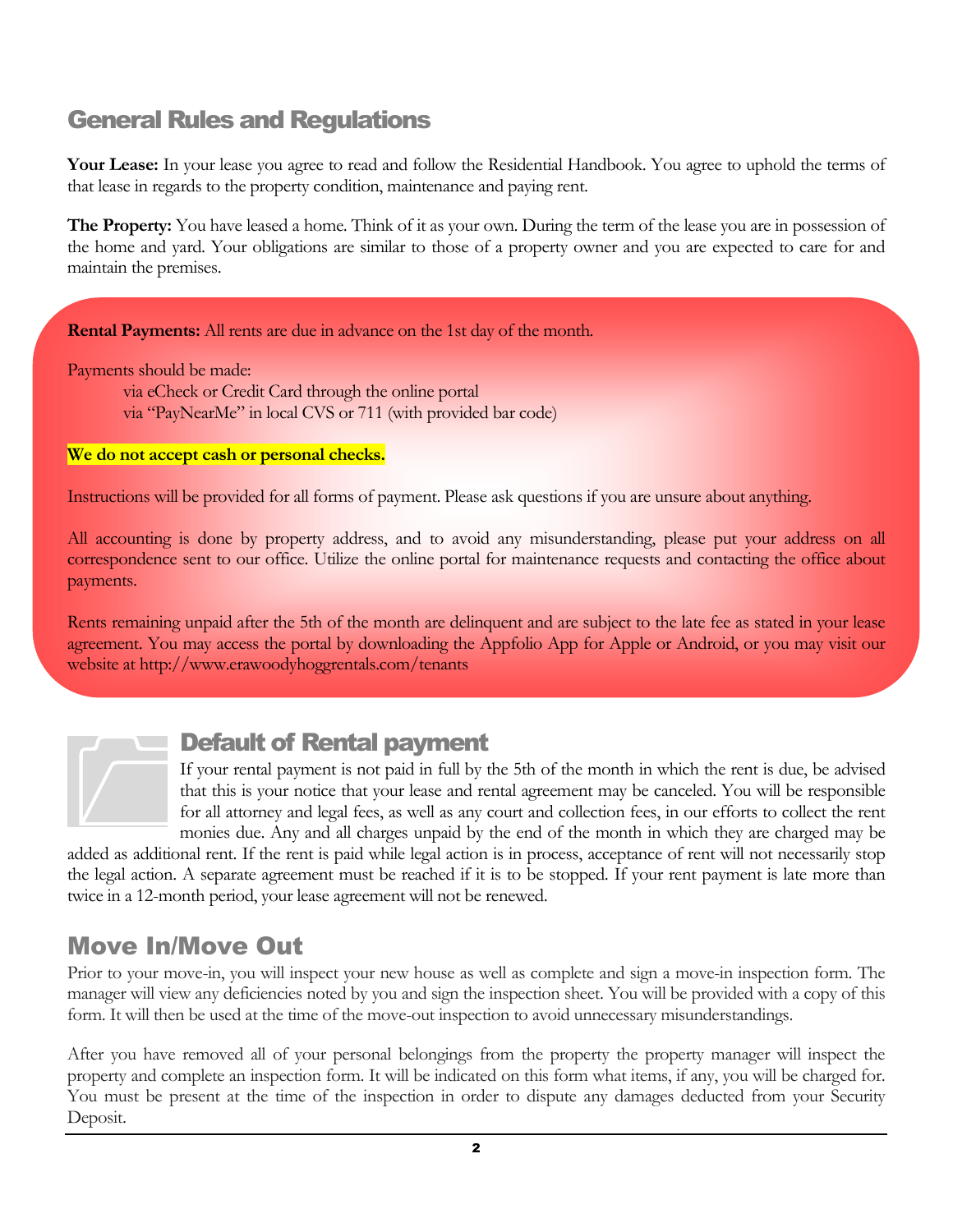**Security Deposit Disposition:** Your security deposit will be returned to you within **45 days** of vacating the property at the end of the lease period provided there are no damages and a forwarding address has been provided. The deposit will be made out to one leaseholder when more than one is named on the lease.

**\*TENANTS HAVE NO LEGAL RIGHT TO DEDUCT THE DEPOSIT FROM ANY RENTAL PAYMENTS.** This means you may still legally be held in default should you deduct rental payments from the deposit and a landlord may move forward with due process to legally recover those funds.

**You are not considered officially vacated until all the keys, have been returned to your property manager. Rent will continue to be charged and any late charges will accrue until such time as you have vacated completely.** Once all keys have been returned to your property manager or tenant has been lawfully evicted, all items remaining in the unit will be disposed of. Personal property left in the leased unit tenant has vacated or has been evicted is considered abandoned and the property manager and/or landlord may dispose of this property in any manner without notice to Tenant. Tenant must pay agent for landlord's cost of disposal of tenant's property.



#### Wear & Tear VS Damages

Security deposits can be used to repair damage for which the tenant is responsible. However, the property owner cannot apply the security deposit to normal wear and tear. *The question is – What is the difference?* 

**The legal definition of "normal wear and tear"** - "Normal wear and tear means the deterioration which occurs, based upon the use for which the rental unit is intended; without negligence, carelessness accident, or abuse of the premises or equipment by The tenant or members of his household or their invitees or guests." Damage can therefore be defined as deterioration which occurs due to negligence, carelessness accident, or abuse of the premises or equipment by the tenant or member of his household, or their invitees or guests. **Notice that normal wear and tear does not include dirt**. – Dirt is considered negligence, carelessness, accident or abuse.

**The following incomplete list is intended only as a guide** to reasonable interpretation of the differences between expected wear and tear from normal residential use and irresponsible, intentional or unintentional actions that cause damage to a property owner's property.

| <b>WEAR &amp; TEAR</b>                                                                                     | <b>DAMAGES</b>                                                        |
|------------------------------------------------------------------------------------------------------------|-----------------------------------------------------------------------|
| 1. Small nail holes caused by a 6 penny                                                                    | Large holes from hanging shelving, pictures, screws, wall anchors,    |
| nail or smaller.                                                                                           | flat screen television brackets or any other wall hanging that causes |
|                                                                                                            | damage                                                                |
| 2 Light smudging on walls, near light switched that can be                                                 | Crayon, marker, decals that leave residue or take off paint when      |
| cleaned                                                                                                    | removed                                                               |
| 3. Loose or stubborn door lock                                                                             | Broken or missing locks                                               |
| 4. Worn out keys                                                                                           | Broken, lost or unreturned keys                                       |
| 5. Loose hinges or handles on doors                                                                        | Damage from a door from forced entry, or damage from using feet       |
|                                                                                                            | to open doors                                                         |
| Torn, burned, stained, missing, ripped,<br>6. Worn carpet traffic patterns fraying carpet seams unraveling |                                                                       |
|                                                                                                            | scratched, or snagged carpet, pet stains                              |
| 7 Linoleum worn thin                                                                                       | Linoleum with tears, chips or holes                                   |
| 8. Worn countertops due to daily use                                                                       | Burned, cut, stained, scratched or water damaged                      |
|                                                                                                            | Countertops, not using cutting boards                                 |
| 9. Stain on ceiling from rain or bad                                                                       | Stain on ceiling from rain or bad plumbing that was NOT reported      |
| plumbing that was reported as specified in the lease agreement                                             | in a timely manner as required in the lease agreement                 |
| 10. Stain on ceiling from water damage from a property above                                               | Stain on ceiling from mold or mildew from                             |
| the unit or 2 <sup>nd</sup> floor                                                                          | running water without using the exhaust fan                           |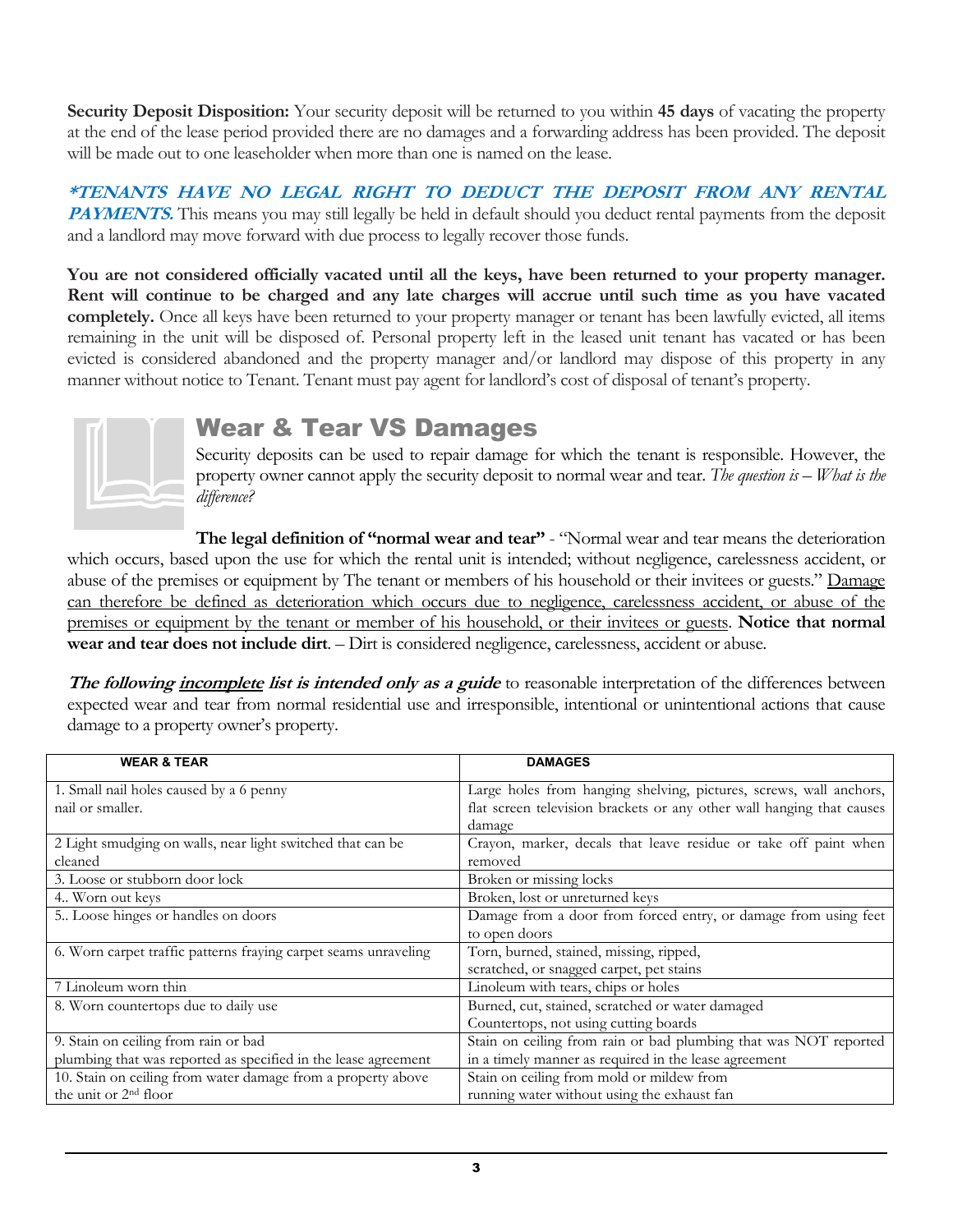| 11. Drywall cracks from settling, chipped paint            | Holes in walls, doors, screens or windows from misuse, negligence,<br>carelessness, accident, or abuse |  |  |
|------------------------------------------------------------|--------------------------------------------------------------------------------------------------------|--|--|
|                                                            |                                                                                                        |  |  |
| 12. Faded, chipped or cracked paint, Loose wallpaper minor | Unapproved or poor tenant paint job Ripped or marked-up                                                |  |  |
| marks                                                      | wallpaper                                                                                              |  |  |
| 13. Dirty window and door screens, Sticky window           | Torn or missing screens, Broken window                                                                 |  |  |
| 14. Running toilet or wobbles                              | Broken toilet seat, tank top or chipped                                                                |  |  |
| 15. Musty odor                                             | Urine or pet odor throughout unit                                                                      |  |  |
| 16. Closet bi-fold door off track                          | Damaged or missing bi-fold door                                                                        |  |  |
| 17. Garbage disposal that stops working, motor dies        | Garbage disposal stops because fork was put inside                                                     |  |  |

#### Maintenance Issues Not Reported

If a tenant knowingly allows a maintenance issue to go on un-reported, it can potentially be deemed the tenants responsibility. Care for your rental home as if it were your own.

### Fair Housing and Equal Opportunity Compliance

We offer all rental property in accordance with the **CIVIL RIGHTS ACT OF 1968, TITLE VIll, FAIR HOUSING**, and any amendments thereto; which provides that it shall be unlawful to refuse to rent after making a bona fide offer, or refuse to negotiate for the rental of or otherwise make unavailable or deny a dwelling to a person because of race, color, age, religion, sex, national origin, familial status or disability.

#### Note:

**We work with a local attorney to ensure our documents and policies are up to date and that we stay in compliance with all changes to the VLTA each year. There is at minimum, one inspection of residential dwellings per year for compliance. Tenants are expected to comply, with proper notice. Other inspections are required per your lease but are related to property state, and not state code.** 



#### Our integrated Approach

**helps keep owners and tenants connected to the office and to their property managers. We utilize the latest technologies available and will notify owners and tenants of any changes as soon as they are made live.** 

#### Online Resources

ERA Woody Hogg & Associates began using AppFolio in December 2017. Since then we have worked diligently to get all information up to date, so they may access it in the online tenant portal. Email, and the portal, are our primary means of contact with our tenants. It is your responsibility to keep contact information up to date so that you receive any contact from our office.

Email – email is our main source of communication in notifying tenants of emergencies. We utilize email for mass communications as well through the tenant portal.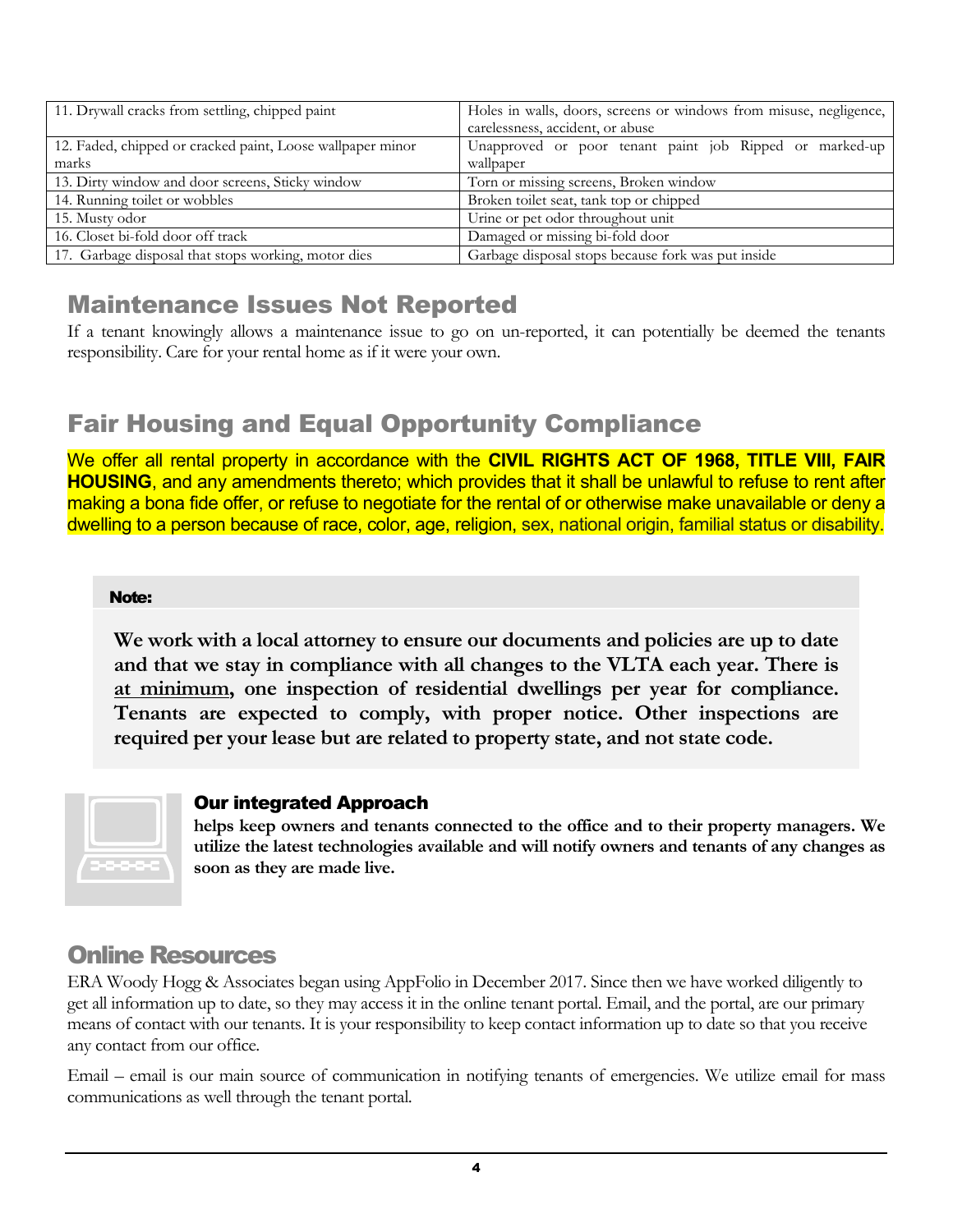Text Messaging – Our property managers occasionally utilize the text feature through AppFolio to send non urgent information, in a way that is tracked. It will not show as their personal number, but instead a tracked number through AppFolio.

ACH/eCheck payments – We utilize AppFolios third party billing system, which allows tenants to quickly and efficiently get their rent paid. This is the quickest way to pay rent, and the most cost effective as it is free.

#### Breaking Your Lease

Per the terms of your lease, **you may not sublet or reassign your rights to anyone else**. In order to replace yourself as the tenant on the lease for the property, we will advertise the property, show and secure a qualified applicant and have them provide us with an application form with appropriate credit check fees.

If you stay at the property while searching for a new tenant: We will qualify the applicants with the information provided and prepare the appropriate documents/new lease should they be approved. There is a \$250.00 fee for this lease documentation and **you are responsible for the rent up to the time the new tenants lease takes effect, is executed and returned the property condition check list. All utilities must remain on in your name up to and until the new tenant takes possession. Your security deposit will be forfeited.** 

#### Keys & Locks

Alterations or replacement of locks or installation of additional locks requires prior approval. If you are locked out of your house and require the use of a locksmith, you may not rekey or replace the property locks. You may have the locksmith make duplicate keys for the current locksets. We must retain keys to each lock of the property. If we determine that you at any time have changed the locks and our access is denied we will change the locks and you will be charged. If you are locked out of the house during office hours you may borrow a key from us. There will be a \$20.00 deposit on the borrowed key until it is returned. Any borrowed key must be returned within 24 hours. You must also provide a photo ID to be copied at the time you pick up a key.

## Trash, Garbage & Recycling

All garbage, trash and recycling materials must be placed in the appropriate containers (we do not provide these). All containers are to be discreetly stored. The residents are required to make arrangements to have trash picked up weekly. Containers are not to be out of the storage area except on trash day pick-ups.

#### Disturbances, Noise & Nuisances

All tenants, residents and guest are expected to conduct themselves in a way that will not offend or disturb the neighbors. Any activity that causes extreme or excessive noise, traffic or disturbances of any kind will be cause for possible eviction. This includes loud, lewd, vulgar, or profane language. If music can be heard outside the perimeter of the leased premises it is considered too loud. You are encouraged to also look up and be aware of county ordinances for the property in which you reside.

#### Move In – Move Out Checklist

You will go over a move in/move out check list with your property manager. We are providing this form to you to know the condition of the property at time of your move in. Please sign your name, date and return it to the office within 5 days. This same report will be used for the move out condition report as explained in this handbook. If this form is not returned to us within 5 days as outlined, the leased property will be assumed to be in acceptable condition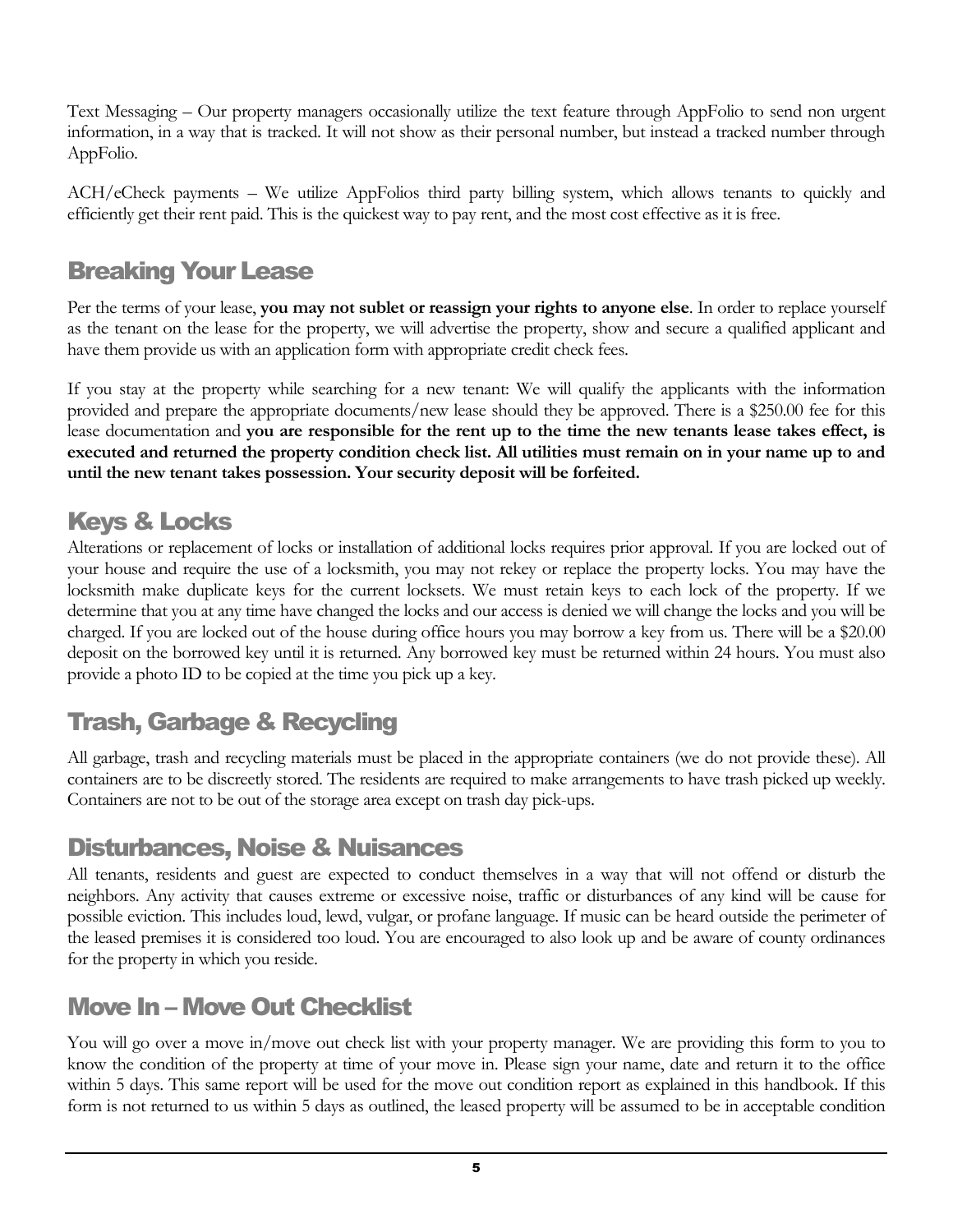and any defects brought to our attention after this date will be considered your responsibility. No exceptions will be made to this procedure. This checklist should not be used as a request for repair work.

### Periodic Inspections

As part of our agreement with the property owner, we will conduct routine inspections of the condition of the property. You will be notified in advance when this may occur and you will be given 14 days to correct any issues. I will do a quick walk through twice a year. In the event we determine that the issues are caused by the tenant, you will be notified in writing and give proper time to correct the problem. If we have **to** remedy the problem you will be assessed the charges and will be considered rent due under the terms of your lease. **Please note, we also will start showing the property 30 day before your lease ends and you will be expected to be accommodating on showing**. Generally, we try to keep showings on occupied units scheduled on certain days and you will be aware prior to any showings.

#### Parking & Vehicles

All vehicles shall be parked in proper areas. There will be no parking on lawns, sidewalks or other areas not designated for parking. No vehicle repairs (except minor repairs such as changing a tire) are allowed at any time. No oil stains are allowed on parking areas. All vehicles must be properly licensed & registered.

#### **Guests**

Any person or persons staying more than 3 weeks each calendar quarter will be considered tenants for the purpose under your lease agreement, unless prior written permission is obtained from us. Only those persons listed on your lease agreement have permission to occupy the premises. You are responsible for the behavior of your guests.

#### Emergency Maintenance Repairs

An emergency is when danger is present to a person or property damage has occurred or is about to occur**. To report an emergency, call YOUR PROPERTY MANAGER.** 

#### **Waterbeds**

Waterbeds are not permitted in our rental properties. You will be responsible for any damage caused by a waterbed.

## Walls & Ceiling

Please keep the walls of your home clean and unmarred. **Do not paint or wallpaper the walls without prior approval.** You may only use COMMAND STRIPS to hang items on the walls. You are welcome to hang pictures on the walls as long as the walls are clean and unmarred when you vacate. All walls, baseboards, and trim must be washed before vacating. If you are a smoker you will be responsible for all smoke residue and damage which may include but is not limited to, replacement of blinds and light fixtures. **Our properties are non-smoking inside the house.** 

## Vinyl Floors, Hardwood Floors & Carpet

Vinyl floors may be washed with a solution of warm water and soap. Hardwood floors should be cleaned with wood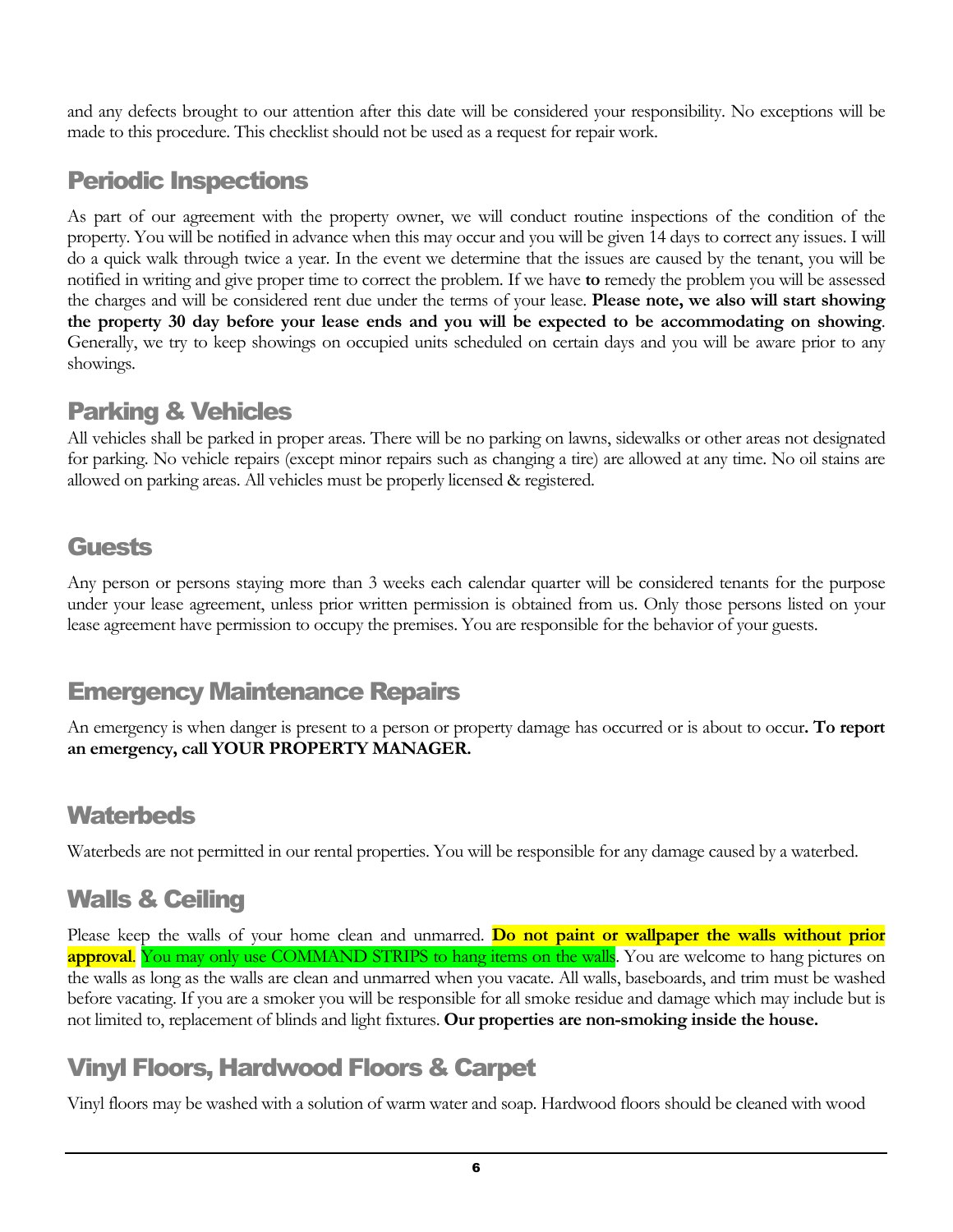cleaner. You will be responsible for improper cleaning methods. Routine carpet care requires vacuuming thoroughly weekly to remove the soil from the carpet. Shampooing is usually required about once a year and is your responsibility. Before moving in the carpets are professionally cleaned and you must have them professional cleaned when you move out. A copy of the cleaning bill is required at the time of move out.

## **Lightbulbs**

At move in, all light fixtures will be equipped with the proper watt light bulb, never use any bulb higher than 60 watts. When you move out all light bulbs must be working in all fixtures.

## Heat/AC Units & Smoke Detectors

You must replace the air filters every 60 days. Many homes have heat pumps for heating and cooling. The air coming from the vents will not be warm in the winter or cool in the summer if not replaced. Heat pumps are designed to be set and left alone so that they regulate the temperature inside your home. If you set the temperature too cool in summer, the unit will freeze up. If you set it too high in winter, the unit will not heat any faster. During high heat or cold spells the heat pump might not keep the house as hot or cool as you would like. In high heat the heat pump cannot cool the house more than 15 degrees cooler than the outside. To help units run better, close all windows, storm windows, drapes and mini blinds. If you have a gas furnace this is a warmer heat and will heat the house better than a heat pump. If you call in for service on the HVAC system and the service technician determines that the cause is a dirty filter you will be charged for the service call. Unless smoke detectors are hard wired, you will need to test the smoke detectors every other month and you will need to change batteries once a year.

## Plumbing Systems

You are responsible for keeping all sink, lavatories and toilet drains open. Do not allow anyone to throw anything into the plumbing system or use it for any purpose other than what it was intended for. You will be responsible for any damage or stoppage after 30 days of occupancy, unless it was caused by mechanical failure of the plumbing system. If your system becomes clogged after this date, you are responsible to have pipes unclogged. It's recommended that you have hair strainers in tub and sink drains to prevent clogs. If hair is in the lines we do not cover this service call -see maintenance info sheet for instructions.

## In and Around the House

**Dishwasher:** Run the dishwasher a least once a week. The appliance seals may dry out and the motor may be damaged by long periods of non-use.

**Counter tops and cabinets:** Always use cutting boards when chopping or cutting, and hot pads when placing hot items on counter tops. Do not use abrasive cleaners on counter tops.

**Stoves:** If the oven or boiler will not turn on, check the timer on the stove. Be careful when you clean the oven that the oven cleaner does not drip on the cabinets below or on to the floor. Do not use oven cleaner on self-cleaning ovens. You will be charged for damage caused by improper use, cleaning, or lack of maintenance. Some appliances have a pilot light, you should be aware if your unit does or not. If a pilot light goes out there can be a potential health hazard from the gas fumes.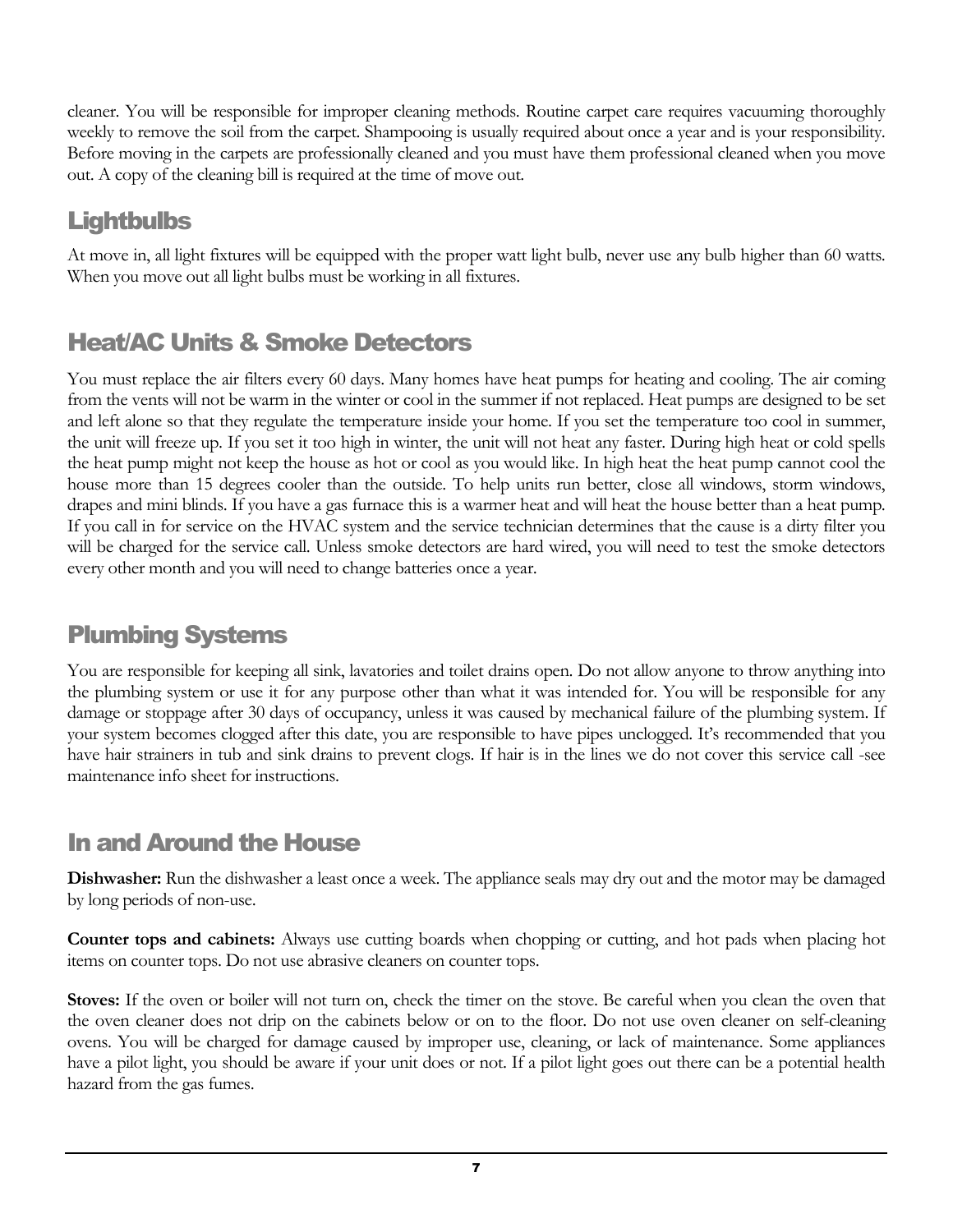**Washer and dryer:** When you install your washer & dryer it is a good time to check your hoses and washers to eliminate any leaks. If you are going to be absent from your home for an extended amount of time, turn off water supply at the turn off behind the appliances. If units have washer and dryer they convey as-is, the owner will not repair or replace if they break.

**Water Damage:** Tenants must take care to avoid water damage caused by allowing water to sit on counters and floors. Care must also be taken to ensure that shower curtains are inside the tub and that the shower doors are completely closed when taking a shower. Water on tile floors can seep through the grout and cause dry rot on the floorboards below. Water can also seep around the edges of linoleum and damage the flooring below. We recommend putting a mat, towel or rug on the floor to step on when exiting the tub or shower. Water can easily be splashed into the space behind the faucet in the kitchen or bath and damage the counter surface. Please be sure to keep these areas dry to prevent damage.

#### Outdoor Issues

**Grilling:** Please be careful with outdoor grills if they are too close to the house it could cause a fire or melt the siding. Also please use a splatter mat under the grill to prevent staining the decking or patio.

**Yard & Shrubs:** All tenants are expected to keep the grass cut and the yard tidy. This includes but is not limited to: raking leaves, trimming shrubbery, cleaning gutters, removing weeds, keeping vines off the roof & house. If there is an issue you feel is unsafe to tackle or you are unfamiliar with please let your property manager know so they may address it. If the property has a lawn irrigation system it is the tenant responsibility to have the system winterized.

## Reporting Maintenance Issues

Renting one of our homes is very different than renting from a large apartment complex. There is no on-site maintenance department to take care of maintenance problems for you. You are responsible for basic issues and upkeep of the home. Report any repair issues in the proper manner**. They need to be in writing through the portal** and please be specific about the problem (i.e. Correct: the right burner on the stove does not work. Incorrect: The stove is not working). Log into your tenant portal and click submit maintenance request and include all important details and the BEST contact number. If it is a serious issue during business hours, call the office at (804)559-4644 and ask for your property management. **If it is an emergency, call your property manager on their cell, and follow up with a portal request for documentation**. Should you notify us about a problem and we send a contractor who states that nothing is wrong and there is no problem you will be charged for that service call. Please discuss with your property manager what constitutes an emergency.

#### **Insurance**

It is required that you have renter's insurance and the owner and ERA Woody Hogg & Associates need to be named as additional insured on your policy. We also have to have a copy of the declarations page before the keys are turned over. If we ever find a policy is NOT in place, one will be taken out on the property and will be added to your monthly rent. You can quickly and easily get a policy through your online portal with Roost Renters Insurance. Roost will automatically update us with your policy information.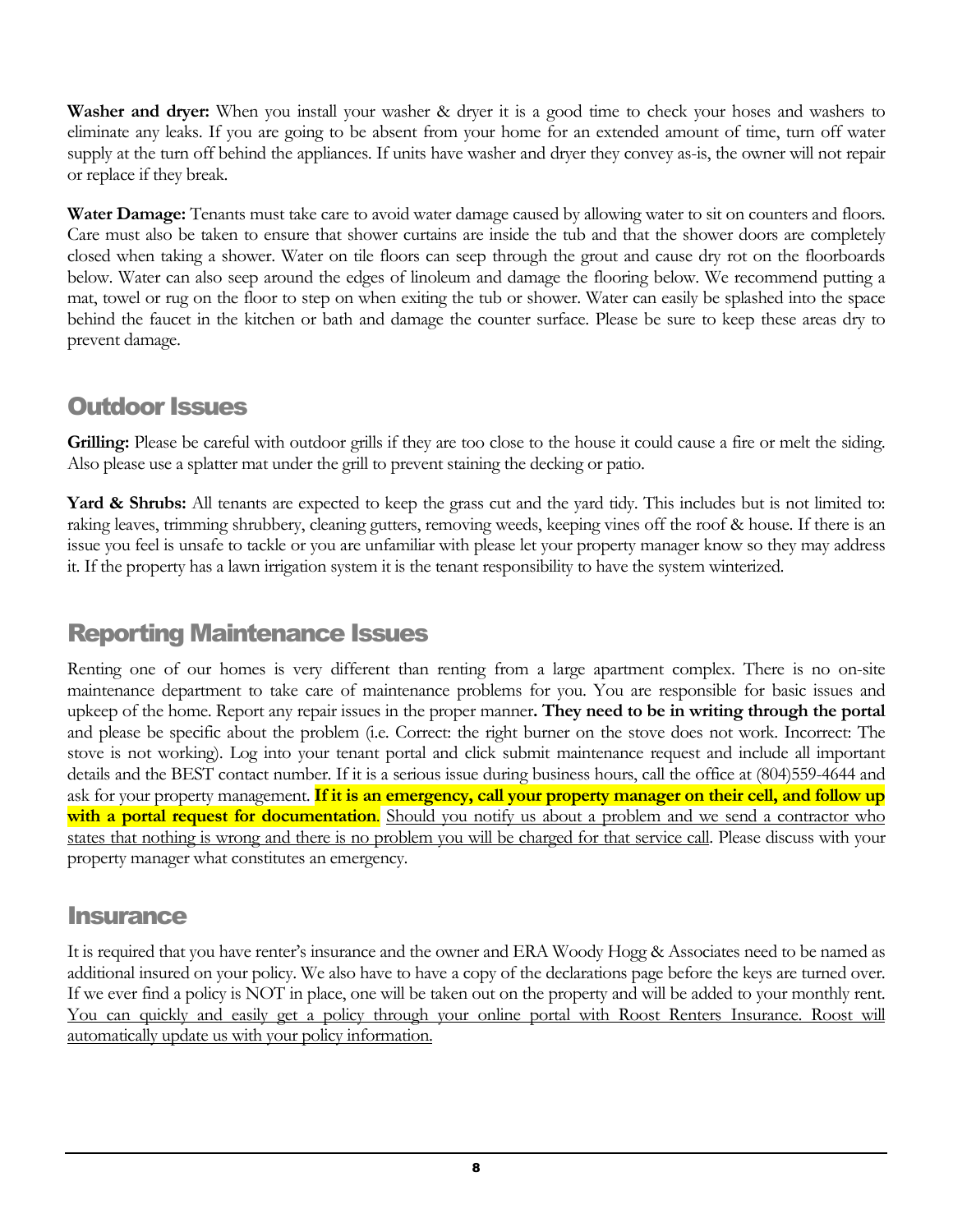#### Pets

No pets of any kind are allowed on the property unless you have written permission from us. It will be in the form of a pet addendum with all pets allowed listed. We require you to obey all local ordinances dogs cannot be tied or chained outside at any time. There will be a non-refundable pet fee as described in your lease. Having a pet on the property is a privilege and may be revoked at any time without terminating your lease agreement.

#### **ASSISTANCE ANIMALS as defined by HUD**

COMPANION ANIMAL: By HUD's definition a companion animal is an animal whose sole function is to provide emotional support, comfort, therapy, companionship, therapeutic benefits or promote emotional well-being and *are not service animals for persons with disabilities*.

SERVICE ANIMAL: By HUD's definition a service animal is an animal that may perform tasks for people with disabilities such as guiding people who are blind, alerting people who are deaf, pulling wheelchairs, alerting and protecting a person who is having a seizure, or performing other special tasks. *Service animals are working animals, not pets.*

## Security Systems/Alarms and Satellite Dishes

Please do not install any systems without written permission from us. This includes but is not limited to security monitoring systems, alarm systems, satellite dishes or anything similar. If you wish to have anything installed, notify us, and we will provide the proper guidelines for doing this. Any necessary written instructions will be provided for your signature and a specific location will be identified.

## Association Rules and Regulations

If the dwelling is located in a community association, homeowners association or condo association, tenants will be subject to follow all rules and regulations. An addendum will be added to the lease stating tenant has been given a copy of association handbook with all regulations.

#### Bugs and Vermin

Once you move in – **the responsibility for pest control is yours with the exception of termites**. We are happy to refer you to our pest control contractor if you wish. If a pest problem is reported to us and we send our pest contractor to handle it – the resulting charge may be charged to your rental account. Any and all treatment for bed bugs will be considered a tenant expense. The property may be under a termite program and may have annual inspections and treatments. Please send the office written notification if you are concerned about the treatment of the property.

Small black ants are a seasonal problem throughout the area; do not be alarmed by their continual presence in the spring and fall. You can pick up a product called TERRO in your local Lowes or Home Depot to combat these pests. Follow the directions found on the package to alleviate any ant presence in about two days. If there seems to be a further issue, please let us know. It is the tenant's responsibility to combat most pest found in the home such as roaches, bugs or the occasional mouse. Remember, most insects or mice are looking to get warm, cool or find a food source.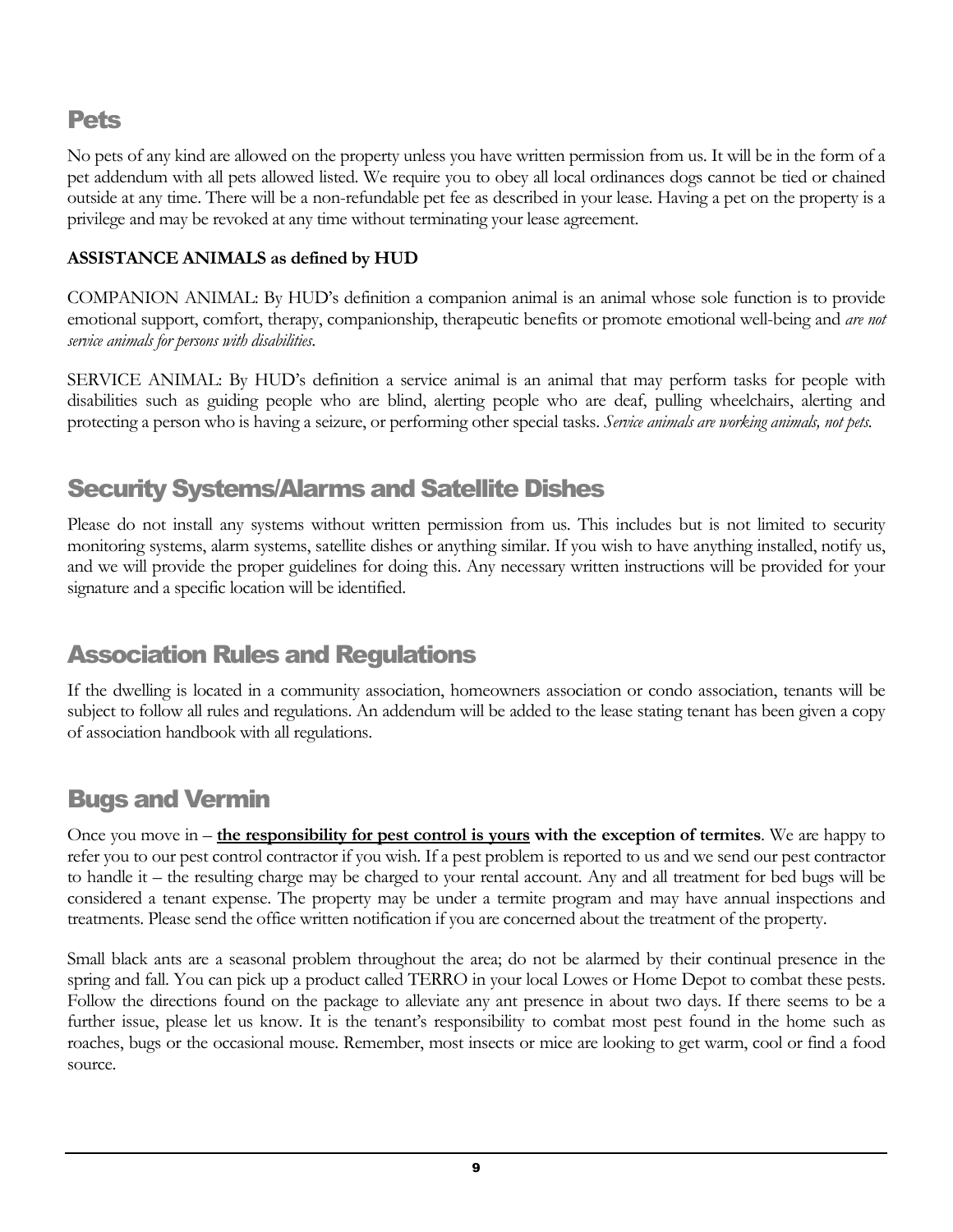It is the property manager's responsibility to deal with squirrels, birds or rats if they are ever found in your property. If found, try not to disturb them and contact the property manager immediately as vermin such as these have the possibility of carrying diseases.



You can see additional information on our website, and log-in to the portal by visiting us at www.erawoodyhoggrentals.com We encourage all tenants with a smart device to download the Appfolio tenant app, so they have access to all the features we have to offer.

### Maintenance Cheat Sheets

The following pages have general maintenance/care suggestions and directions included for you to refer to as needed. If you feel a task is beyond your scope, please let us know before attempting it, to prevent any potential damage. **Keep in mind these are very basic descriptions and are used to maintain items. If an item is broken or malfunctioning, please alert your property manager.**

#### **Sinks**

| To help prevent clogs from hair,<br>food, and other stuff | Pour 1 tablespoon table salt + 1 tablespoon baking<br>soda down drains, next pour 1/2 cup vinegar, wait 20<br>minutes, pour 2 quarts hot water down drain use<br>cold water on garbage disposals |
|-----------------------------------------------------------|--------------------------------------------------------------------------------------------------------------------------------------------------------------------------------------------------|
| To prevent clogs from hair, soap<br>scum, etc             | Buy the amazing zip it cleaning tool (about \$2.00)<br>It is easy to use and is good at removing hair from<br>lines                                                                              |

#### **Dishwasher**

| Do Daily             | To prevent clogs & bacteria scrape food from dishes & pre-rinse to clean off<br>dried food |
|----------------------|--------------------------------------------------------------------------------------------|
| Do<br>Weekly         | Run dishwasher weekly even if it is empty to prevent clogs in the lines                    |
| Do every<br>2 months | Run empty load and use 3 cups vinegar to dissolve water deposits                           |
| Don't                | Do not over load the dishwasher dishes will not come out clean                             |
| Don't                | Do not use dish soap - it will over suds and make a mess                                   |
| Don't                | Do not use gel soap it tends to gunk up the system                                         |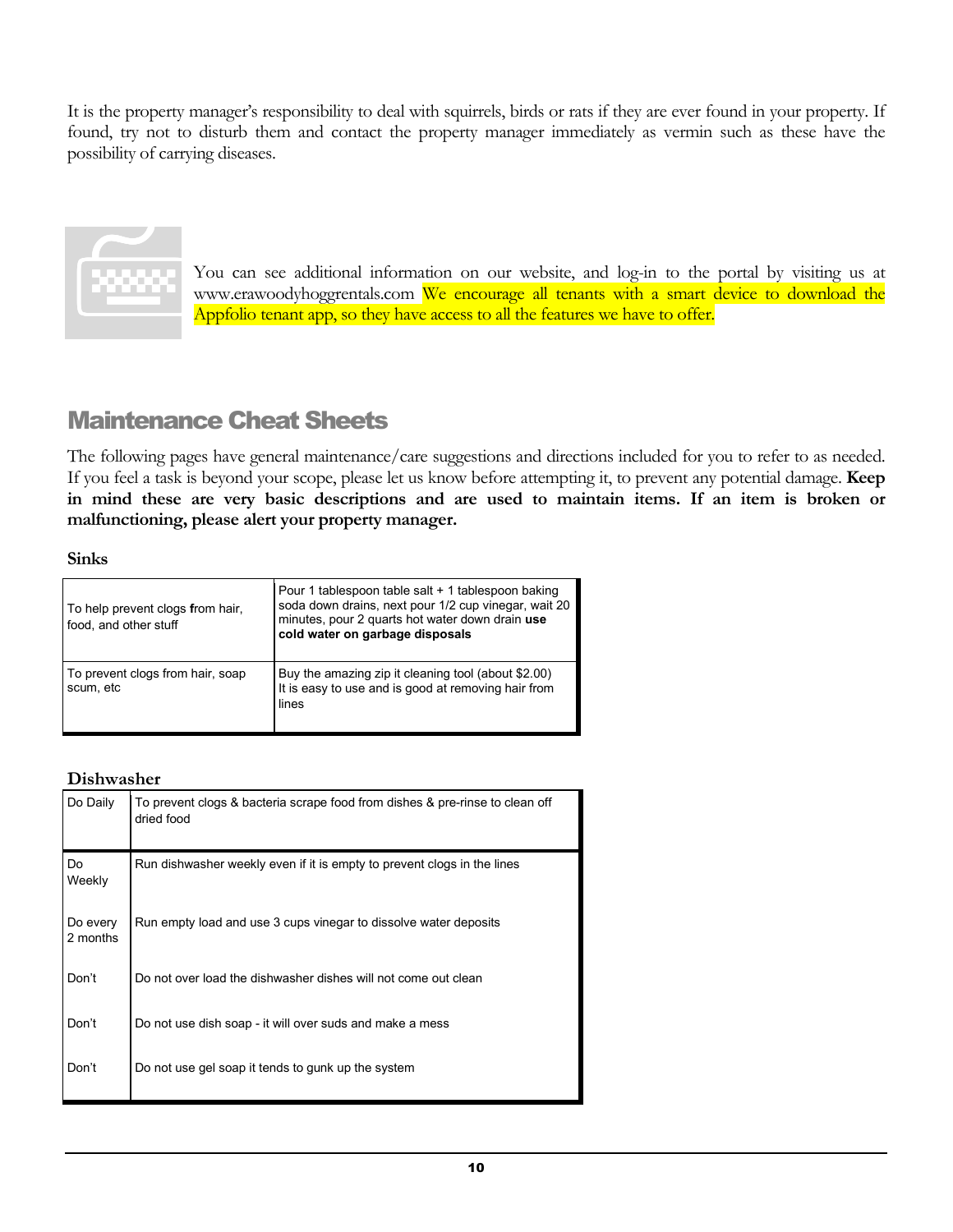#### **Garbage Disposal**

| To Clean            | Run strong flow of cold water<br>Turn on wall switch add 2 cups of ice chips to help clean the<br>blades<br>Add some fresh lemon for added freshness                     |
|---------------------|--------------------------------------------------------------------------------------------------------------------------------------------------------------------------|
| To prevent clogging | Operate with only cold water while grinding, after you turn off the<br>disposal, let water run 15 sec.<br>Do not try to grind bones, grease, fat or other fibrous matter |
| To prevent smells   | Grind ice to prevent any bad smells                                                                                                                                      |
| Jammed unit         | Use wrench to free jam one is under the sink, if unit does not<br>make any noise push red re-set button on bottom of unit                                                |

#### Clothes Dryer

Empty lint filter after each use, there is a possibility of fire hazard if you do not.

#### **Toilets**

**Do not flush napkins, food scraps, paper towels, balls of hair, diapers, Qtips, feminine hygiene products, wipes (flushable or non-flushable).** Any calls to the plumber related to a clogged toilet where the issue is non flushable items blocking the flow will cause charges to be assed to the tenant. It is your responsibility to make sure that nothing is flushed that should not be. This applies to all residents and their guests.

| Instructions for unclogging bathroom sink, bathtub, shower drains |  |
|-------------------------------------------------------------------|--|
|                                                                   |  |

| Step #1<br>Try the zip it            | For a fast easy & inexpensive solution that almost always works buy the zip it<br>Never use it with any drains cleaner the zip it is a long plastic strip with barbs projecting off the<br>sides. Simply push in the drain and pull slowly out it will snag and hair, debris & other stuff blocking<br>the flow |
|--------------------------------------|-----------------------------------------------------------------------------------------------------------------------------------------------------------------------------------------------------------------------------------------------------------------------------------------------------------------|
| Step #2<br>If drain is still<br>slow | Remove standing water<br>Pour 1/2 cup table salt 1/2 cup vinegar let stand 20 min pour 2 quarts water down drain                                                                                                                                                                                                |
| Step #3                              | Bail out most of the water add 1/2 bottle dawn and 1 gal of hot hot water<br>Let set 15 mins then plunge                                                                                                                                                                                                        |
| Step #4<br>How to plunge             | Use old-fashioned cup style plunger not the flange type these are for toilets<br>In bathroom sink seal off the overflow drain with the plunger completely<br>Tilt the plunger to burp all the air out place plunger over the drain opening press and pull back<br>several times                                 |
| Step #5                              | If all this does not work call me to schedule a service call                                                                                                                                                                                                                                                    |

#### **Smoke Detectors**

Check monthly. You need to change batteries once a year or as soon as the alarm chirps.